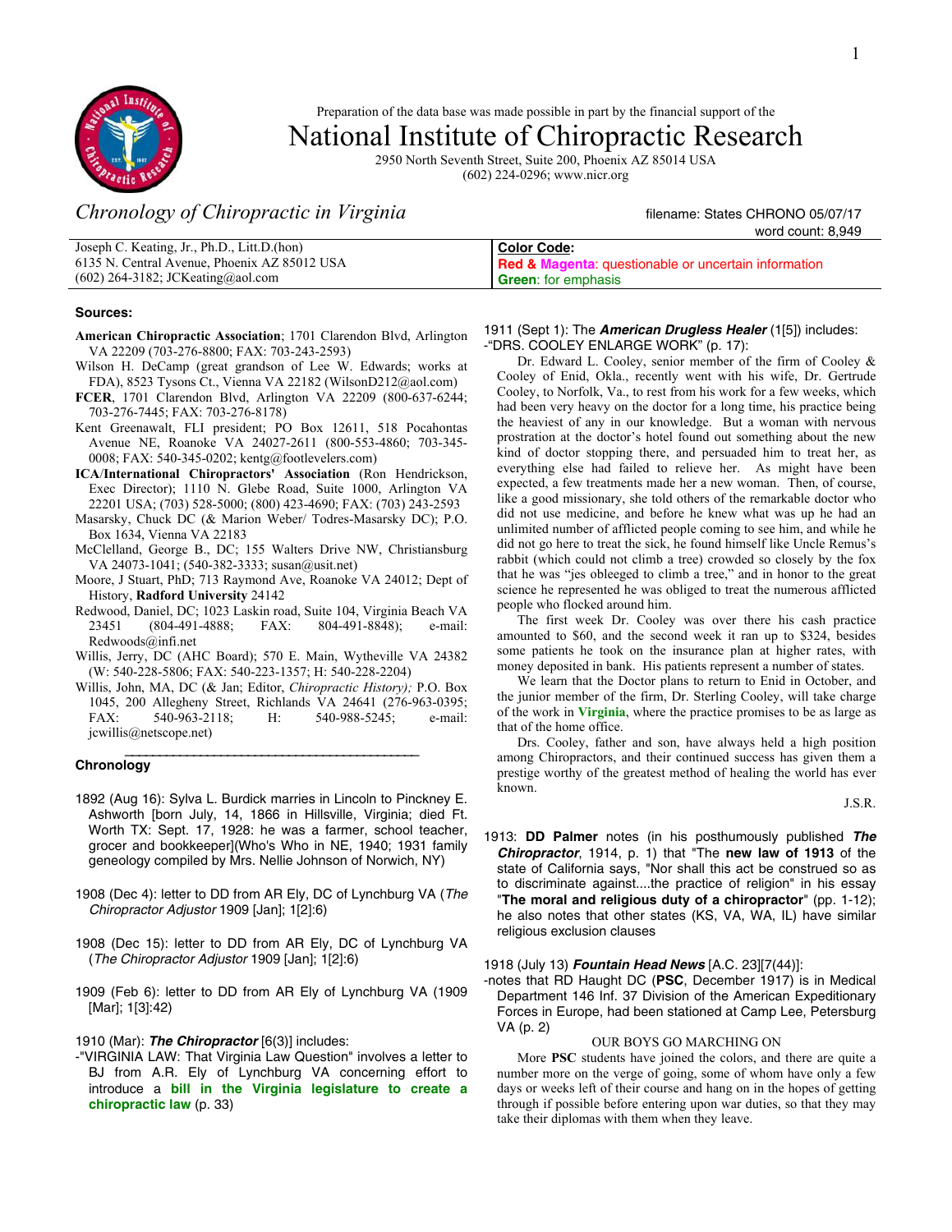Charles B Klopp of Lead SD had only a few weeks left when he left for Camp Greenleaf, Ft. Ogelthorpe, GA for X-ray service.

 CS Kramer of Cedar Rapids IA, member of the Senior class, also goes to Camp Greenleaf for X-ray service.

 JF Killeen of Carbondale PA, JF Flannery of Carbondale PA, and Arthur Gibbon, of Bowman ND, left during the past week for home to enlist. (p. 2)

#### CHURCHILL WOUNDED IN FRANCE

 Press reports of June 19th brought announcement that Corp HH Churchill, in service on the Marne front in France, had been severely wounded. He finished his course at **THE PSC** last October and soon after entered the service of Uncle Sam for war duty. While at **THE PSC** he was one of the active and enthusiastic members of the Delta Sigma Chi fraternity."; notes family is in Minneapolis (p. 5)

1926 (June): **The Virginia New Letter** [3(2)] is the "Official Organ of the Virginia Chiropractic Association, Inc." and is edited by John H. Stoke of Roanoke VA; mentions NCM and UCA (Cleveland papers, CCC/KC)

1926 (Sept 4): Original officers, board members and members of the Representative Assembly of the Chiropractic Health Bureau (ICA, 1951; Keating, 1997, p. 215): **Officers** B.J. Palmer, President Heinrich Dueringer, First Vice-President Charles Rohlfing, Second Vice-President F.H. Seubold, Third Vice-President Frank W. Elliott, Treasurer

F.P. Myers, Secretary Fred H. Hartwell, General Counsel Board of Control Charles E. Caster R.S. Marlow A.E. Lill W.H. Rafferty P.M. Jackson Representative Assembly

Glenn V. John George P. Shears A.G. Eckols C.P. Eifertson Morris Mortenson

**Alabama - Joseph Barnett**  California - A.G. Eckols Canada - Newton J. Elliott Connecticut - Burton W. Phelps District of Columbia - Hod Norton Florida - Roberta T. Graham Illinois - A.E. Lill Indiana - Mary Saxe Iowa - Charles E. Caster Kentucky - Henry F. Grefe Mississippi - J.T. Grantham Missouri - Carl Cleveland

Nebraska - Bert R. Gibbs New Hampshire - O.S. Conery New Jersey - J.C. Harrison New York - William H. Warner Rhode Island - Ralph W. Braids South Dakota - C.C. Smith Texas - Ben Overton Vermont - W.A. Gaze **Virginia** - John H. Stoke Washington - John H. Craven West Virginia - George P. Smithson

1927 (Oct): **The Hawkeye Chiropractor** [2(11)], edited by Charles E. Caster, D.C. of Burlington IA, includes:

-"Take warning" (p. 2):

 It is interesting to note the changing attitude of Chiropractors as they begin to see the handwriting on the wall and to realize where we are drifting.

 As the probability of a **Basic Science** Law loom big in every state, the Chiropractors begin to see the impending danger and to realize that the **doctors are within their rights in demanding it. If the medical doctors had transgressed on Chiropractic like Chiropractors have trespassed on medical methods** we would be raising a greater howl than they are.

 If we persist in getting away from the back to using medical methods we ought to be under a medical board and that's what the **Basic Science** Law will mean. Take warning, chiropractors, and watch your step.

 Of our exchanges, "The Progressive" from Texas, "The Coordinator" from Georgia, and "The Hawkeye Chiropractor" from Iowa, are the first to sound the warning. We are watching the others to see the movement spread for we must truly get "back to the back" if our science is to be saved. – From Virginia News Letter.

#### 1928 (Aug 23): **Chiropractic News** [14(6)], published by the American Bureau of Chiropractic, includes:

-"M.D.'s persecute Bowie" (pp. 1, 3); includes letter from Galax VA Medical Soiety to R.C. Bowie, D.C.:

Dear Sir:

 Since the House Bill No. 199 known as the medical practice act, which passed both houses of the legislature of Virginia, and which after careful scrutiny of the Attorney General was found to be constitutional, and was signed by Governor Byrd, March 29, 1928, Virginia now has a law which safeguards her citizens from quack charlatans and imposters.

 This letter, drawn this, the 29th day of May 1928, in the City of Galax, Virginia, is a step taken by the local medical profession of this vicinity to warn you and the clan that you have gathered as a Chiropractic Board that you had better disband, and that you take down your shingle and in the future refrain from you present occupation in this vicinity.

 Unless you abide by our suggestion, we, as the local medical profession, shall see that the laws of Virginia are enforced. To insure you that the members of the local medical profession are all in accord with the foredrawn statements, you will note the following signatures:

(signed) R.K. Edwards, M.D.

J.K. Caldwell, M.D.

J.G. Phipps, M.D.

F. Clyde Besant, M.D.

Joseph Coates, M.D.

W.P. Davis, M.D.

-further notes that police refused to serve arrest warrant on Bowie, so warrant taken to county sheriff; Bowie continued to practice despite two arrests, fines of \$50 and \$500, and courtordered ban on his practice

1928 (Oct): **Bulletin of the ACA** [5(5)] notes:

-listing of ACA state-VPs include C.L. Fishback, D.C. of Fresno CA, who is on the CA BCE; Anna M. Foy, D.C. of Topeka; John K. Couch, D.C. of Oklahoma City; A.B. Cochrane, D.C. f Chicago; Guy G. Wood, D.C. of Minot ND; Henry Stacey Dodge, D.C. of Richmond VA (inside front cover)

1930: presumably prior to the 1930 amalgamation of **ACA** and **UCA** to form the **NCA**, the American Society of Chiropractors publishes **Converting the Millions to Chiropractic**:

-"National Advertising Publicity Campaign:

...it was found expedient and necessary in our own campagin to formulate a new vehicle to which we could hitch our advertising effort. The reason for this is the fact that the chiropractic profession already haad several associations in existence, none of which was strong enough to individually to command universal cooperation.

 This explains the reason for The **American Society of Chiropractors**. This society (incorporated not-for-profit under the laws of the State of Ohio) is simply a vehicle through which a national educational publicity campaign may be conducted. It was formed for this single and only purpose as set forth in the articles of incoporation given below.

-Board of Trustees includes: Harry K. **McIlroy** DC of Indianapolis, OL **Brown** DC of Akron OH, Lillard T. **Marshall** DC of Lexington KY, ML Mullay & EC Blair of Columbus OH; witnesses to signing of articles of incorporation were WC Lawrence Jr., RH Hoffman and ES Morton

-**ASC** anticipated raising \$500K annually for 4 years; plan to advertise (using **ANGEL**) in many popular national magazines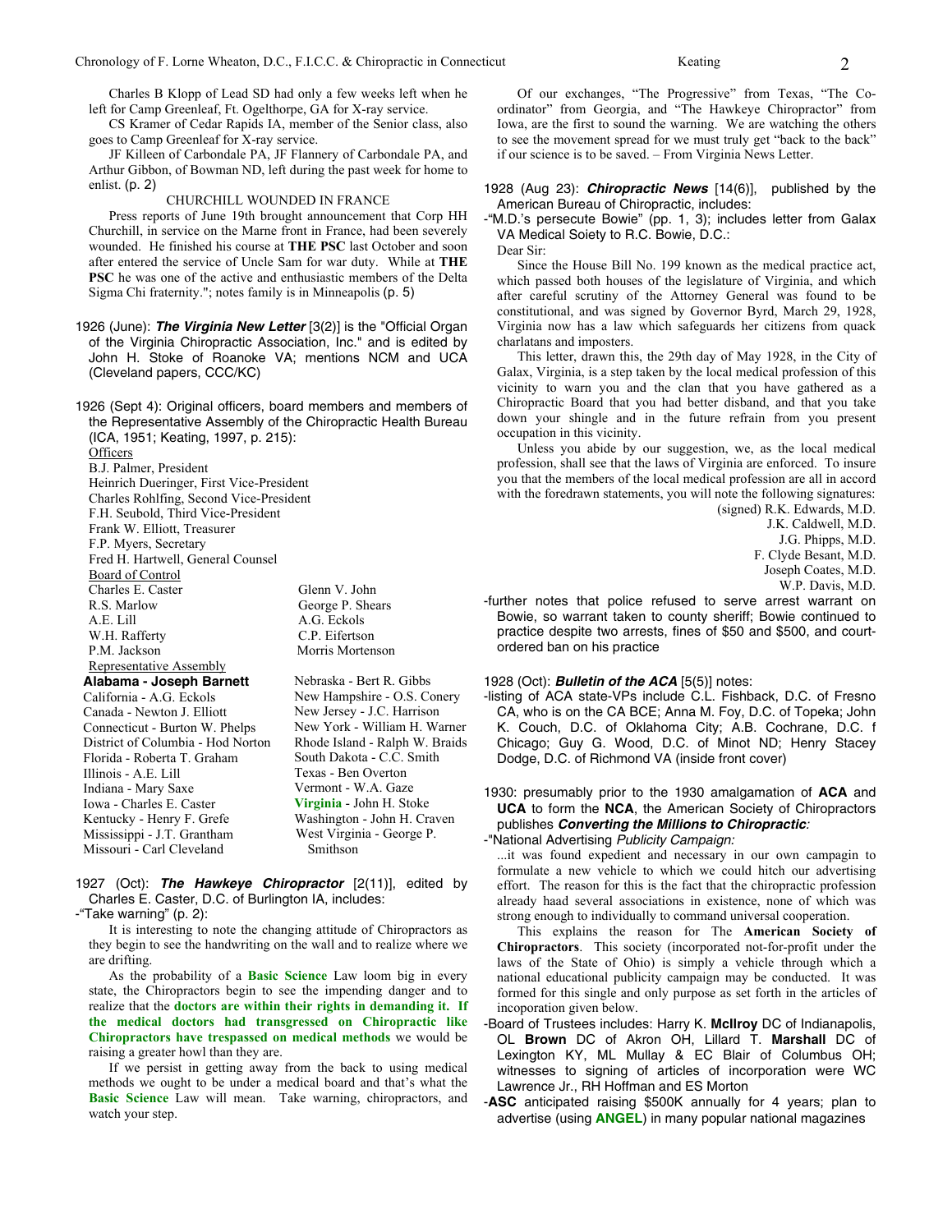- -testimonial supporters of **ASC** included: Frank W. Elliott of PSC, Willard Carver, HE Vedder of Lincoln, WC Schulze MD, DC of National, James R Drain DC of Texas Chiropractic College, Craig M Kightlinger of Eastern Chiropractic Institute in NYC, GM O'Neil DC of Ross College in Fort Wayne IN, BJ Palmer, Homer G. Beatty DC of Colorado Chiropractic University in Denver, HC Harring DC, MD of Missouri Chiro College, Daniel W. Riesland of Duluth MN, Leo J. Steinbach of Universal Chiro College in Pittsburgh, F. Lee Lemly DC of Dallas TX, Charles C Lemly DC of Waco TX, Lyndon E. Lee DC of Mt Vernon NY, Harry Gallaher DC of Guthrie OK, Arthur W. Schweitert DC of Sioux Falls SD, Harry R Bybee DC of Norfolk **VA**, president of the Virginia Chiro Assoc
- -**photo** and signatures of Board of Trustees of ASC, including Brown, McIlroy, Marshall, Mullay & Blair

#### 1931 (Jan): **Journal of the National Chiropractic Association**  $[1(2)]$  includes:

-"Legal Status of the States" (p. 6):

|               | $L$ ogar olalao or ino olaloo (p. o). |                 |                      |  |
|---------------|---------------------------------------|-----------------|----------------------|--|
| Alabama       | Open                                  | Montana         | Chiro Board          |  |
| Arizona       | Chiro Board                           | Nebraska        | <b>Basic Science</b> |  |
| Arkansas      | <b>Basic Science</b>                  | Nevada          | Chiro Board          |  |
| California    | Chiro Board                           | New Hampshire   | Chiro Board          |  |
| Colorado      | Medical Board                         | New Jersey      | Med Board            |  |
| Connecticut   | <b>Basic Science</b>                  | New Mexico      | Chiro Board          |  |
| Delaware      | Open                                  | New York        | Open                 |  |
| Dist. of      | <b>Basic Science</b>                  | North Carolina  | Chiro Board          |  |
| Columbia      |                                       |                 |                      |  |
| Florida       | Chiro Board                           | North Dakota    | Chiro Board          |  |
| Georgia       | Chiro Board                           | Ohio            | Med Board            |  |
| Idaho         | Chiro Board                           | Oklahoma        | Chiro Board          |  |
| Illinois      | $O.P. Law -$                          | Oregon          | Chiro Board          |  |
|               | Composite Board                       |                 |                      |  |
| Indiana       | Med Board, 1                          | Pennsylvania    | Open                 |  |
|               | chiropractor                          |                 |                      |  |
| Iowa          | Chiro Board                           | Rhode Island    | Med Board            |  |
| Kansas        | Chiro Board                           | South Carolina  | Med Board            |  |
| Kentucky      | Chiro Board                           | South Dakota    | Chiro Board          |  |
| Louisiana     | Open                                  | Tennessee       | Chiro Board          |  |
| Maine         | Chiro Board                           | Texas           | Open                 |  |
| Maryland      | Chiro Board                           | Utah            | Chiro Board          |  |
| Massachusetts | Open                                  | Vermont         | Chiro Board          |  |
| Michigan      | Med Board                             | <b>Virginia</b> | <b>Basic Science</b> |  |
| Minnesota     | <b>Basic Science</b>                  | Washington      | <b>Basic Science</b> |  |
| Mississippi   | Open                                  | West Virginia   | Composite            |  |
|               |                                       |                 | <b>Board</b>         |  |
| Missouri      | Chiro Board                           | Wisconsin       | <b>Basic Science</b> |  |
|               |                                       | Wyoming         | Chiro Board          |  |

1932 (Jan 19): letter from **Harry E. Vedder** DC, president of the **Lincoln Chiropractic College** at 518 North Delaware St., Indianapolis, to **Stanley Hayes**, D.C. (Hayes collection): Dear Stanley,

 Just a line to call your attention to a fact which impressed me greatly; it is the fact that John Stoke in his Virginia News Letter, which just reached my desk, has spent three pages in DEFENSE. This is music to my sole. We will give him plenty of things to defend in the future.

With every good and kind wish. Very truly yours,...

#### 1934 (Oct): **The Chiropractic Journal** (NCA) [3(10)] includes:

-E.E. Banscombe, editor of Virginia News Letter of Galax, Virginia, authors "Chiropractic fratricide is indicated by CHB-TIC fund!" (pp. 7, 34; in my Boston file); includes:

…I have a letter from L.M. Rogers, D.C., Executive Secretary of the National Chiropractic Association, in which he states that B.J. is reported to have admitted that \$500.00 of CHB funds were spent in the California Steele case…

1934 (Nov 15): letter from **Harry R. Bybee** DC in Norfolk VA to **Stanley Hayes** DC (Hayes collection):

Dr. Stanley Hayes,

861 Mercer Street

Princeton, West Virginia

Dear doctor:

 There is a meeting of the Tri-State Chiropractic Association in Richmond on the 29th and 30th of this month. **B.J. Palmer** will be there and deliver four lectures.

 The Chiropractors opposing him are partly organized and hope this will be his last visit to Virginia. We have prepared several questions which we hope will prove embarrassing to him. It has been asked that I write you for a copy of the challenge which you extended him several years ago. I shall appreciate you sending this to me at once as I will read it in his presence.

 I am President of the Virginia Chiropractic Society and we are joining with the Tri-State members who oppose him and expect to cause him much embarrassment. If you find it convenient we shall be very glad to have you attend the meeting as we expect two or three hundred chiropractors present.

 Thanking you very kindly in advance for the favor I have asked, I beg to remain,

Yours very truly,...

1935 (Apr): **The Virginia New Letter** [12(11)] is "a personal message with official news from the Virginia Chiropractic Association, Inc." and is edited by John H. Stoke of Roanoke VA; mentions BJ (Cleveland papers, CCC/KC)

#### 1935 (Nov): **Fountain Head News** [A.C. 40]; 22(12):1 reports: CHIROPRACTORS PLAN PROGRAMS ON RADIO

 Members of the Virginia Chiropractors' Association, Inc. pledged themselves to raise \$1,000 toward the cost of putting on a series of educational programs over a national radio hookup, at the closing session of their annual convention yesterday afternoon at Hotel Patrick Henry.

 "The convention yesterday studied the latest developments in the science of Chiropractic, several lectures and demonstratons on neurocalometry, neurology and Chiropractic adjusting technique being given. The convention adjourned about 4 p.m.

 Dr. Howard E. Hanson, of Lynchburg, was elected president of the organiztion for the ensuing year at the Saturday session. - Roanoke Times 9-23-35.

 "I am enclosing a newspaper clipping relative to the action of the Virginia Chiroparctors Association took on the National Broadcasting question. In the News Letter which we will get out next week I am making challenge to other states to pledge and raise an equal amount. I wonder if it would be a good plan to print this in the *Fountain Head News?*" - John Stoke, D.C., Roanoke, Va.

#### 1936 (June): **The Chiropractic Journal** (NCA) [5(6)]:

-"All Southern States Convention" (p. 15) notes that James R. **Drain** DC will be among a number of other college leaders who will speak at conference at Virginia Beach VA during JUne 12- 14

### 1938 (Apr): **The Chiropractic Journal** (NCA) [7(4)] includes:

#### -"News flashes: Florida" (p. 28): SOUTHERN STATES CONVENTION

 The All Southern States Convention is now near at hand and word comes to us that many know about it and are planning to attend. It will be held Friday, Saturday and Sunday, April 22, 23 and 24, at the George Washington Hotel in Jacksonville, Florida.

 On the program are many nationally known chiropractors of unusual ability who will give us a real feast of good things in our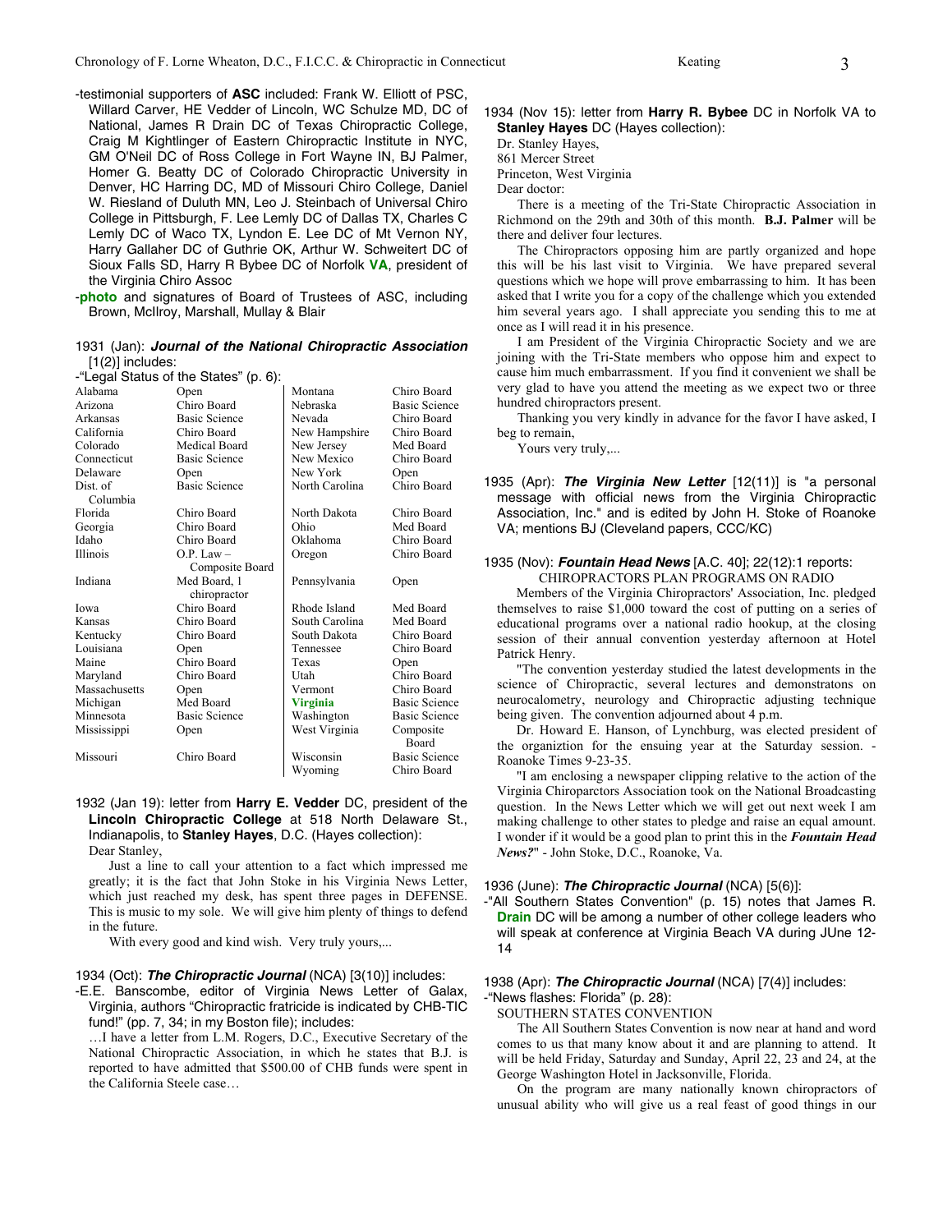profession – things that will help each of us to build a greater practice in his own locality.

 Among those who will speak are: Dr. Wilbern Lawrence, of Meridian, Mississippi; Dr. L.J.C. Williamson, of Carrollton, Georgia; Cash Asher, of Washington, D.C.; Dr. C.B. Barfoot, of Anniston, Alabama; Dr. George M. Coates, of Lake Wales, Florida; Dr. L.A. Methvin, of Nashville, Tennessee; Dr. R.W. Nelson, of Charleston, South Carolina; Dr. C.M. Kightlinger, of New York City; Dr. H.E. Stanford, of Georgia; Dr. H.H. Hon, of Anabolic Food Products Company, New York City; Dr. Lillard T. Marshall, of Lexington, Kentucky; Dr. W. Guy Cheatham, of Nashville, Tennessee; Dr. H.E. Vedder, of Indianapolis, Indiana; Mrs. Henry Stacy Dodge, of Richmond, **Virginia**; and last, but not least, Mr. Napoleon Hill, noted author and lecturer. A delightful banquet and dance will be held o Saturday evening.

 Certainly no one can afford to miss this wonderful opportunity to benefit himself and humanity, which is being brought right to our southern states, instead of going a great distance away. It is in our own section of the country, so let's all attend and go back home greatly benefited and happier in our work. – Reported by Dr. C.E. Foster, General Chairman.

#### 1939 (May): **National Chiropractic Journal** [7(5)] includes: -"Many happy returns!" (p. 21):

 Word has just reached us that Dr. **F. Lorne Wheaton**, our popular NCA past president, and charming Miss Hannah Adelaide Swallow have "middle-aisled" it at last, much to the delight of their multitude of friends. The ceremony was performed on Friday, April 7, at historic Manassas, Virginia. Dr. and Mrs. **Emmett J. Murphy**, of Washington, D.C., acted as attendants. The happy couple spent the day sightseeing in the nation's capital, and the next morning took the Clipper Ship from Baltimore to Bermuda, where they spent a delightful **honeymoon**…

1939 (Dec 1): letter from Cash Asher, Public Relations Director for the CHB, to CS Cleveland; John H. Stoke DC, PhC of Roanoke VA and **Charles E. Caster**, D.C., Ph.C. of 203 Kresge Bldg, Burlington IA are on the **ICA Board of Control** (Cleveland papers, CCC/KC):

Dear Dr. Cleveland:

 In accordance with the invitation submitted in your letter received this morning, I will be delighted to attend your homecoming celebration on December 9 and 10. If present plans materialize, I will arrive in your city on the evening of the 8th, accompanied by Mrs. Asher. She had such a delightful time in Kansas City at her previous visit that I could not persuade her to stay home with any type of normal logic.

 I will plan to appear on your program as desired and will be completely at the disposal of yurself or your committee while in your city. You can book me for two address, at least, as follows:

"Chiropractic in Newspaper Offices" and

"Public Relations"

 I am enclosing two newspaper mats of my physiognomy and will mail a picture to you tomorrow morning.

 Needless to say Ily great anticipate being with you and I hope that your convention will be a distinguished success. Sincerely,...

#### PHOTOGRAPH



*National Chiropractic Journal* 1940 (Nov); 9(11): 8; journal caption reads: "Dr. Harry Bybee of Norfolk, Va., keeps Ken Overlin, World's Middleweight Champion, in trim with spinal adjustments, according to the Norfolk, Virginian-Pilot of Sept. 22, 1940. The above photo accompanied a fine tribute to Dr. Bybee by this top-notch boxer.'

PHOTOGRAPH



*National Chiropractic Journal* 1941 (Mar); 10(3): 31; caption reads: "OFFICIALS OF THE NATIONAL CAPITAL CHIROPRACTIC SOCIETY IN WASHINGTON, D.C. Pictured left to right (seated): Dr. Robert J. Jones NCA State Director for the District of Columbia, Dr. A.B. Chatfield, President, Congressman John H. Tolan, Dr. Emmett J. Murphy, National Legislative Representative. Back row (standing) left to right: Dr. Wm. T. Spence, Secretary, Dr. Wm. S. Lineweaver, Dr. E.M. Gustafson, Dr. Chas. W. Ross, Vice-President, Dr. Wm. P. Brownell, and Dr. Roy H. Case, NCA State Director for **Virginia**. The Society is affiliated with the NCA."

#### 1943 (Mar): **National College of Chiropractic Journal** [12(3)] includes:

-VIRGINIA: "Dr. Nugent testifies at hearing" (p. 38):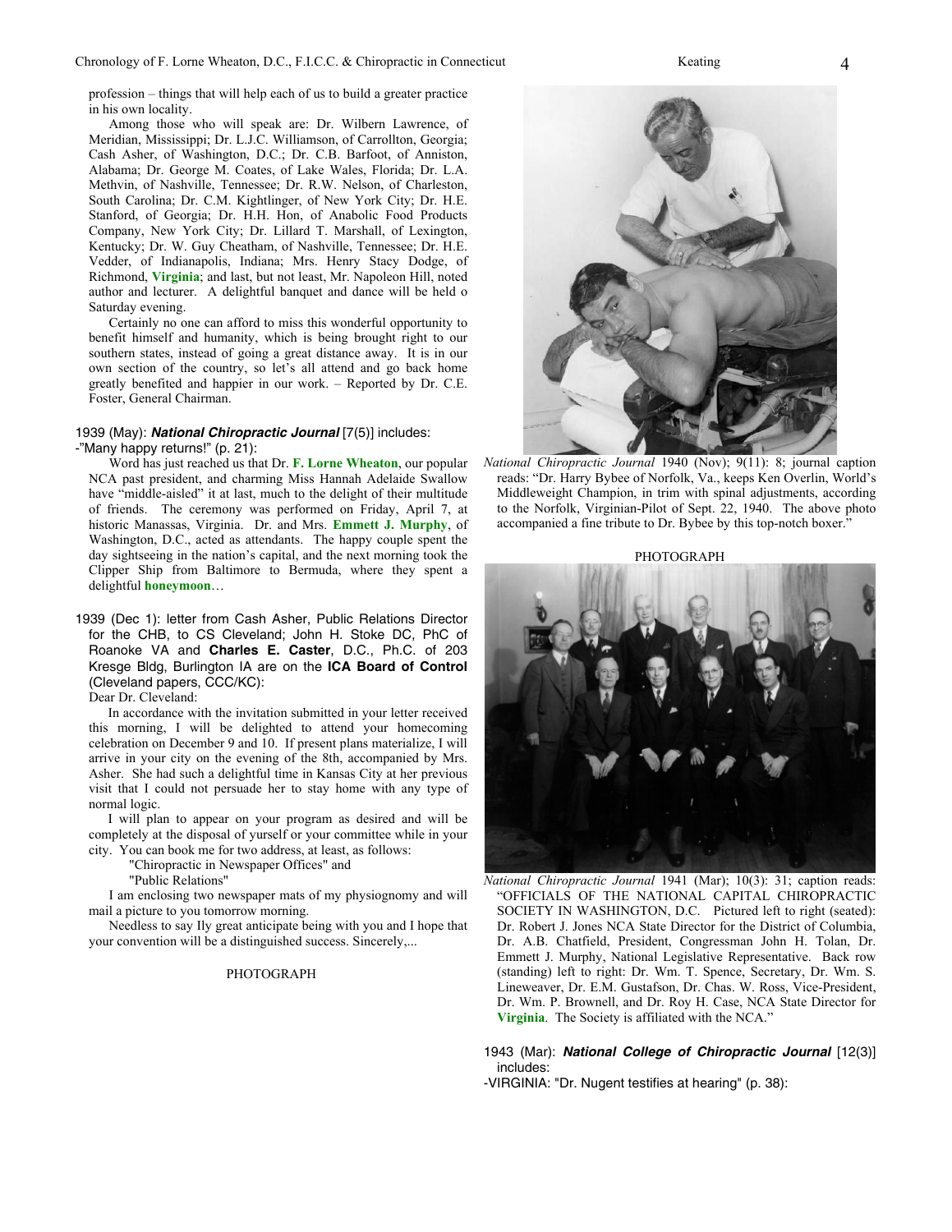Richmond, Jan. 29 - (AP)- Public hearings by the commision created by the 1942 general assembly to study the healing art in Virginia were opened here today.

 Some sixty persons, representing various branches of practice gave their views to the commission at the hearings which lasted all afternoon. The hearings will be resumed tomorrow.

 The commission, which was directed by the assembly to 'make inquiry into and investigation of a comprehensive plan for examining and licensing all persons seeking to practice any branch of the healing art in this state, and for effective means of preventing unqualified persons from practicing any brach of the healing art in the state,' elected Delegates Stuart B. Campbell, of Wytheville, as its chairman before opening the hearing.

 Representative of the Medical Society of Virginia and the State Board of Medical Examiners were the first group to be heard at sessions int he Senate Chamber this afternoon.

 They urged the commission to maintain Virginia's standards designed to protect the public against unqualified practitioners and 'cults.'

#### Need Chiropractic Board

 Spokesmen for the Virginia Chiropractors' assocition and the National Chiropractors' assocition declared that there was need for a state board of Chiropractic examiners, separate from the present state board of medical examiners.

 Dr. I.C. Riggin, state health commissioner, declared that no steps should be taken which might lower the protection now afforded by the state. He pointed out that the work of his department depended on the cooperation of qualified doctors, who must make reports on certain dangerous and communicable diseases, and stated that if 'cults' that do not believe in germs are allowed free rein, the public health would suffer.

#### 1945 (Dec): **National Chiropractic Journal** [15(12)] includes:

-Joseph S. Hoyt, D.C. of Burlington VT, president of COSCEB, authors "National Examining Board Organized" (pp. 23, 59):

 The first official meeting of the National Chiropractic Examining Board was called to order at 10 A.M., Saturday, October 13, 1945, at the Belmont Plaza Hotel in New York City. Dr. Joseph S. Hoyt, President of the Council, from Burlington, Vt., presided. Eight members of the Council and four members of the National Examining Board were present. It had been hoped more could attend, but traveling conditions prevented a larger attendance.

 The morning was devoted to an informal discussion of the general problems facing the National Council and National Examining Board. The **rather stormy history of the National Council of Chiropractic Examining Boards** was briefly reviewed by members present. Dr. Hoyt reiterated the purposes of the present Council as follows:

1. To collect and correlate all important information (from all State Boards) relative to:

- (a) Educational requirements.
- (b) Scope of examinations.
- (c) Type of questions.
- 2. To arrive at a wholesale standard of examinations that would be comparable to that of the National Board of Medical Examiners.
- 3. To aid in every possible way the establishment of reciprocal arrangements with other State Boards – Basic Science and otherwise.
- 4. To create within the Council a **National Board of Chiropractic Examiners** to meet and give examinations once a year.
- 5. To render any and every aid (within its power to do so) to all State Chiropractic Boards.

 Dr. Hoyt stated that in accordance with instructions of the Chicago Convention of 1944 he had appointed the following as members of the **National Board of Chiropractic Examiners**: Dr. D.B. Mears, St. Albans, Vt.; Dr. A.R. Hosking, Danville, **VA**.; Dr. L.F. Downs, Billings, Mont.; Dr. P.V. Blond, Batesville, Ark.; Dr. Edgar Northam, Baltimore, Md.; and that this was the first called meeting of this National Chiropractic Examining Board…

#### 1947 (Jan): **National Chiropractic Journal** [17(1)] notes:

-Leo J. Steinbach, D.C. of Pittsburgh authors "Chiropractic belongs to the people!" (pp. 23, 60; in my UCC file); includes:

…Between 1913 and 1940, the **people to whom chiropractic belongs** helped mightily to pass protective legislation in 37 states and the District of Columbia, also in four provinces of Canada and the Cantons of Zurich and Geneva in Switzerland. In the meantime, the States of Pennsylvania, Ohio, Indiana, Illinois, Virginia, and New Jersey gave chiropractic over to medical control…

#### 1948 (Sept): **National Chiropractic Journal** [18(9)] includes: -photograph & caption (p. 40):



Photographed while attending a meeting of the Virginia Chiropractic Association held at Richmond are seated left to right Dr. Ralph Johnson, Fredericksburg, President, VCA, Dr. Harry R. Bybee, Vice-President, NCA, Dr. Arthur Hoskins, Danville, Member of State Board of Medical Examiners. Standing left to right Dr. Emmett J. Murphy, Director of Public Relations, NCA, Washington, D.C., Dr. John J. Nugent, Director of Education, NCA, New Haven, Conn.

PHOTOGRAPH



*National Chiropractic Journal* 1948 (Nov); 18(11): 37; journal caption reads: "Photograhed attending meeting of the National Capital Chiropractic Society, Washington, D.C. at which Dr. Harry R. Bybee, Vice-President, NCA, Norfolk, Va. was the principal speaker, are (seated) left to right Dr. M.L. Hollod, Secretary, Dr. Harry R. Bybee, Vice-President, NCA, Dr. Robert J. Jones, Past-President, NCA.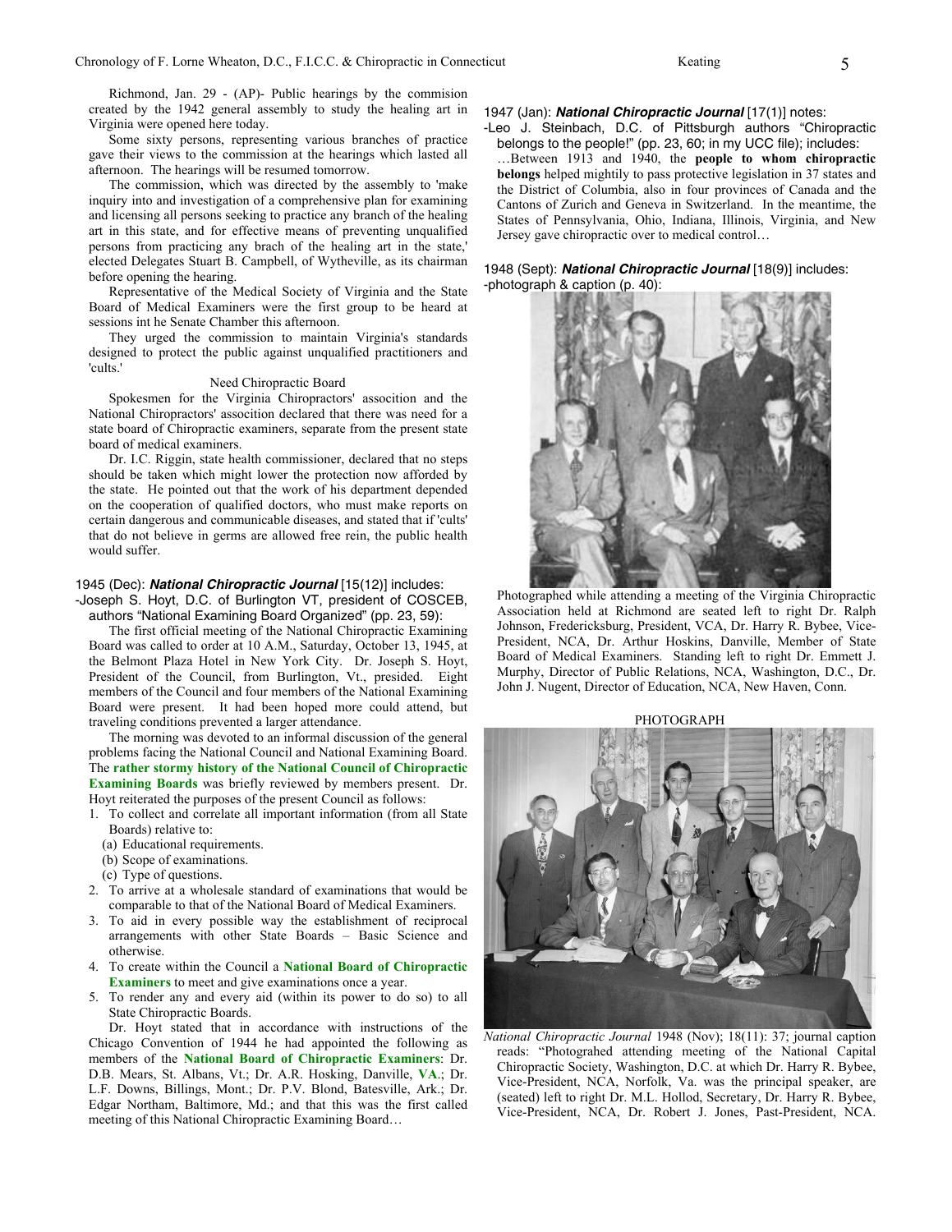(Standing) left to right Dr. Samuel O. Burdette, Dr. E.M. Gustafson, Dr. L. Grove Davis, Dr. William S. Lineweaver, newly elected NCA Delegate, and Dr. A.B. Chatfield, past NCA Delegate.'

#### 1949 (Jan): **Journal of the National Chiropractic Association**  $[19(1)]$  includes:

#### -photo (p. 43) with caption:

 Pictured at Maryland Chiropractic Convention, Baltimore, Nov. 6 and 7: L to R, Dr. H.O. Winter, Jr., Havre De Grace, Parliamentarian; Dr. Emmett J. Murphy, Wash. D.C., NCA Public Relations; Dr. Lewis S. Tawney, Baltimore, NCA State Delegate; Dr. Norman E. Osborne, Hagerstown, MCA State Board; Dr. H.R. Bybee, Norfolk, **Va**., NCA Vice-President; Dr. Harold L. Sharpes, Hyattsville, Recording Secretary; Dr. Henry A. Page, Annapolis, Sec'y-Treas.; Dr. Justin C. Wood, Salisbury, NCA Exec. Director; Dr. Adam Baer, Frostburg, MCA President; Dr. Kermit F. Smith, Silver Spring, MCA State Board.

PHOTOGRAPH



*Journal of the National Chiropractic Association* 1949 (Feb); 19(2): cover; depicts Harry R. Bybee, D.C. of Norfolk, Virginia, Vice President of the NCA.

#### 1949 (Sept): **Journal of the National Chiropractic Association**  $[19(9)]$  includes:

-L.M. Rogers, D.C. authors "Highlights of the national convention" (pp. 9-17, 62); several photographs, including:



The Official Family of the NCA: Dr. John L. Prosser, Chairman (at head of table). Right - Dr. Harry R. Bybee, President; Dr. George A. Smyrl, Vice-President; Dr. Justin Wood, Director; Dr. Harry K. McIlroy, Director. Left - Dr. L.M. Rogers, Executive Secretary; Robt. D. Johns, Legal Counsel; Dr. Gordon M. Goodfellow, Director;

Dr. George E. Hariman, Director. Dr. Emmett J. Murphy and Dr. John J. Nugent were not available when photo was taken following convention.



SNAPPED AT CONVENTION: Dr. John J. Nugent, Educational Director; Dr. Harry R. Bybee, President, and Dr. Paul Transou, of Winston-Salem, N.C.



INSTALLATION OF OFFICERS: Dr. Lillard T. Marshall, first president of the NCA installs new officers – Dr. Harry R. Bybee, Sr., President; Dr. George A. Smyrl, Vice-President; Drs. John L. Prosser and George E. Hariman re-elected as Executive Directors.

#### 1949 (Oct): **Journal of the National Chiropractic Association** [19(10)] includes:

-Harry R. Bybee, D.C. of Norfolk VA, president of NCA, authors "How NOT to support the NCA – in 8 easy lessons" (p. 7)

-Harry R. Bybee, Jr., NCA state delegate from Norfolk VA, authors "Report on legal situation in Virginia" (pp. 23, 58, 60); includes:

…The Virginia situation is still a problem that gives us much concern. We are still divided by ICA members who cannot agree with us on educational standards. We don't know yet what will be done – what can be done – but we do know that chiropractic is right, that it must prevail. What the future will suggest we do not know…

 It is my hope that the two factions in Virginia will stick together and assist those few chiropractors who have failed to pass their examinations, gain their constitutional rights of life, liberty, and the pursuit of happiness, and enact a favorable chiropractic law.

#### **Last Minute News Flash**:

 I give you the latest information regarding the legal situation in Virginia, as it has just come to my attention. Dr. Tracy W. Worley, a graduate of Lincoln Chiropractic College, has just successfully passed the Virginia State Board of Medical Examiners (Basic Science).

 It has been the opinion of many since the passing of the Medical Practice Act of 1944, that the legislators, through medical influence, closed the doors to chiropractors in Virginia. This is fortunately untrue, and we are thankful the bright rays of the sun are now breaking through the clouds of misunderstanding. If we continue our efforts for higher educational standards in ALL schools, and the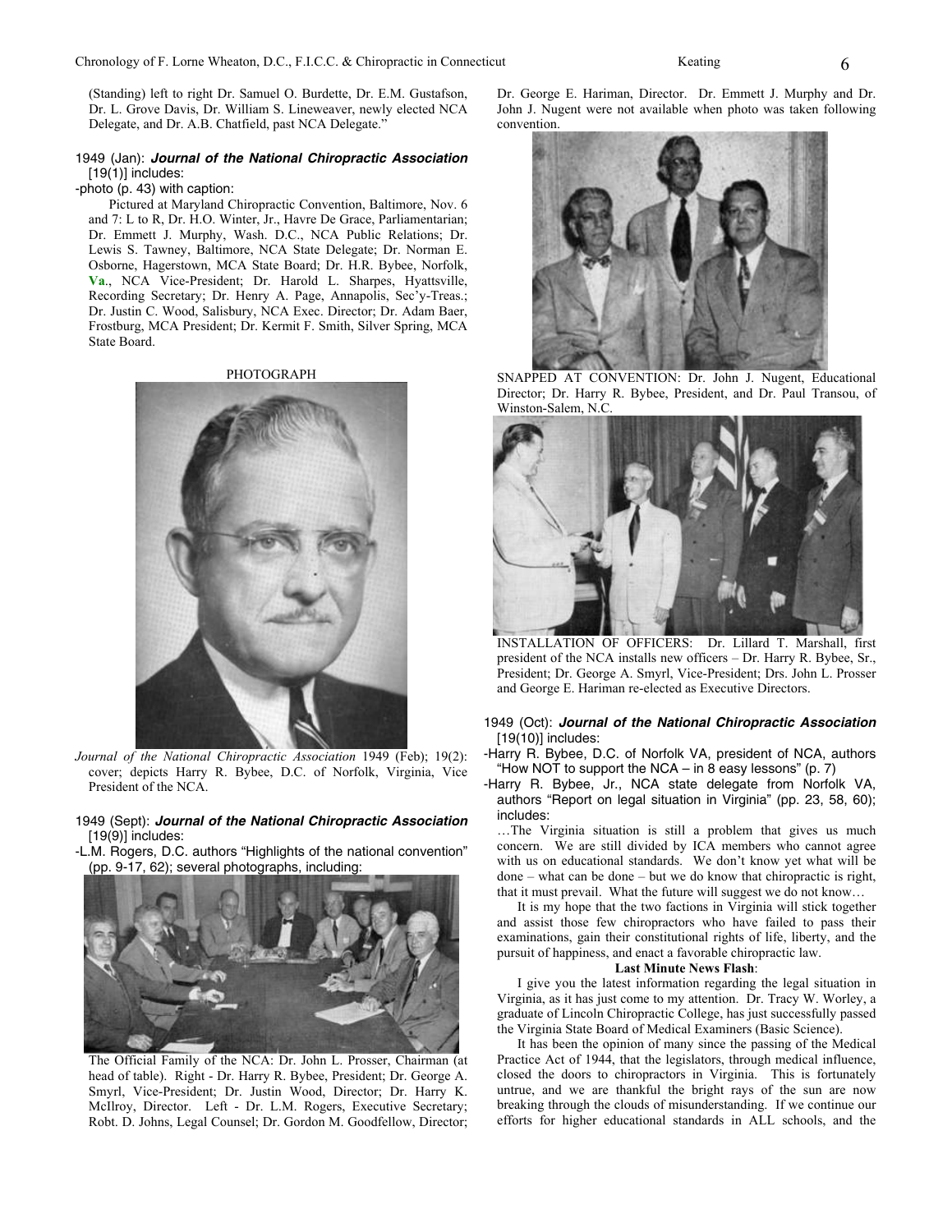graduates are trained as Dr. Worley, we can look forward with happy anticipation for more and better chiropractors in Virginia. – Reported by Harry R. Bybee, Jr., D.C.

#### 1949 (Dec): **Journal of the National Chiropractic Association** [19(12)] includes:

-"News flashes: Virginia" (pp. 44-5):

#### BASIC SCIENCE REPORT

 The temporary five-year licenses for chiropractors in Virginia will expire after December 31, 1949. The explanation for this was covered by my article in the October issue of the JOURNAL of the NCA.

 In 1944, temporary licenses were issued to 108 Virginia chiropractors. The first basic science examination was taken by the Virginia chiropractors in November, 1948. Of the original 108 chiropractors in Virginia, eight had died, two were retired and twenty-two had moved from the state, leaving eight-four in Virginia. Of these, eighty paid \$12.50 to be eligible to take the basic science examination; nine made no attempt to take it. Six who paid the fee did not show up for the examination. There were twenty-two former Virginia chiropractors who were practicing out of the state of which five paid the examination fee and four wrote the examination. Seventy-nine holders of temporary licenses in Virginia wrote the basic science examination. Of the seventy-nine, twenty-three failed and fifty-six passed.

 On October 15, 1949, the second part of the chiropractic examination was given at a Richmond hotel by the two chiropractic members of the Virginia State Board of Medical Examiners. Of the fifty-six who wrote Part II of the examination, fifty-five passed and one failed. I understand, however, that the one failure will be eligible to write the examination again in December.

 Following the examination, the Virginia Chiropractic Association began its annual meeting for the main purpose of taking care of those chiropractors who failed to pass the examination. The newly elected officers are: Dr. Carl B. Miller, president; Dr. Clarence S. Wright, first vice-president; Dr. James S. Henderson, Jr., second vicepresident; Dr. E.M. Dill, secretary; and Dr. Howard T. Creasy, treasurer. – Reported by Harry R. Bybee, Jr., D.C., state delegate.

#### 1950 (Apr): **Journal of the National Chiropractic Association**  $[20(4)]$  includes:

-"News flashes: Virginia: Bill grants extension of time" (pp. 58, 60, 62)

1950 (Aug): **Journal of the National Chiropractic Association** [20(8)] includes:

- -Harry R. Bybee, Sr., D.C. of Norfolk VA, president of NCA, authors "Challenge to National graduates" (pp. 7-9)
- 1950 (Oct): **Journal of the National Chiropractic Association** [20(10)] includes:
- -Mrs. Henry Stacy Dodge of Chester VA, "Youth Chairman, 1950 NCA Convention," authors "Youth convention report" (p. 50)
- 1951 (Jan): **Journal of the National Chiropractic Association** (21[1]) includes:
- -"News flashes: Viginia: Part of convention on radio" (pp. 42-3); includes photograph & caption:



Officers of the Virginia Chiropractors Association (L to R): Dr. Carl B. Miller, president, Front Royal; Dr. Clarence S. Wright, first vicepresident, Newport News; Dr. James S. Henderson, second vicepresident, Abington; Dr. E.M. Dill, Norton, secretary; Dr. H.T. Creasy, treasurer, Roanoke.

#### 1951 (Dec): **Journal of the National Chiropractic Association** (21[12]) includes:

-"News flashes: Virginia" (p. 41) -photo & caption (p. 41):



Pictured at the Virginia Chiropractic Association convention are: (seated, L to R) Dr. Arthur Hosking, Danville; Dr. Carl Miller, Front Royal; Dr. Harry R. Bybee, Sr., Norfolk; Dr. Carl E. Monnie, Roanoke; Dr. Jas. S. Henderson, Abingdon; (stanidng, L to R) Dr. Tom Miller, Front Royal; Dr. Howard Creasy, Roanoke; Dr. Clarence S. Wright, Newport News; Dr. Justin C. Wood, Salisbury, md.

#### 1952 (May): **Journal of the National Chiropractic Association** [22(5)] includes:

#### -photo & caption (p. 40):

In Senator Langer's private office in Senate Office Building, Washington, D.C., from left to right: Dr. Emmett J. Murphy, director of public relations, NCA; U.S. Senator William Langer, of North Dakota, and Dr. Joseph Janse, president of the National College of Chiropractic, Chicago, examine Senator Langer's speech about Correct Posture Week and chiropractic in the March 28 issue of the Congressional Record. Dr. Janse came to Washington as one of the principal speakers at the two-day, tri-state (Maryland, Virginia and District of Columbia) convention of chiropractors at the Statler Hotel, where, in 1950, the annual meeting of the National Chiropractic Association was held.

-"Dr. Harry R. Bybee, Sr., Passes" (p. 58):

 Dr. Harry Rainey Bybee, 61, a practicing chiropractor in Norfolk, Virginia, for 41 years, who gained national recognition as president of the National Chiropractic Association, died on April 4 at 9:05 p.m. at his residence, 730 Westover Avenue, after an illness of several weeks.

Dr. Bybee was born in Lancaster, Ohio, February 18, 1891, the son of the late Dr. Burt H. Bybee, also a chiropractor, and Mrs. Clara H. Bybee. He was the husband of Mrs. Lucile Perryman Bybee.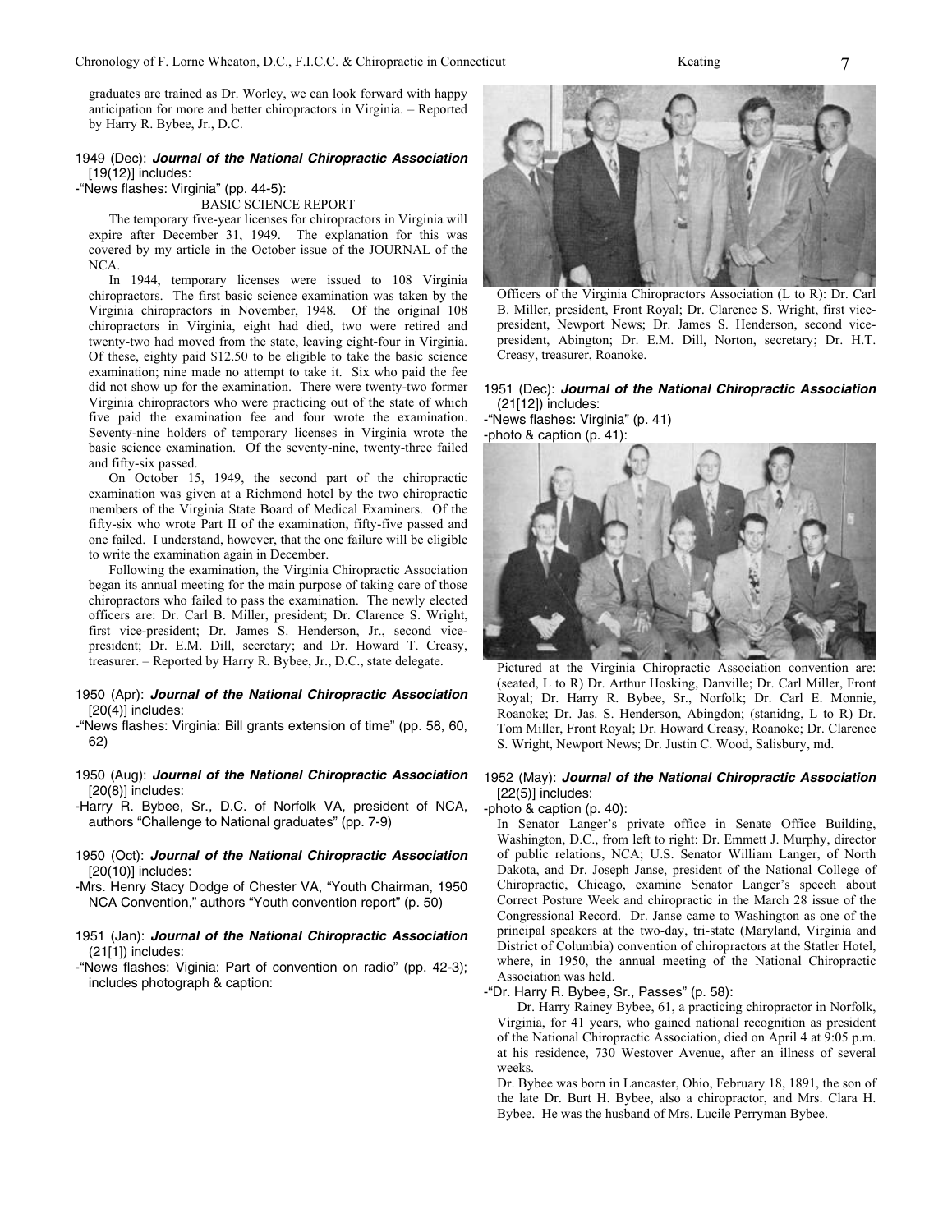A graduate of Michigan College of Chiropractic, he began practice in Norfolk in 1911. He maintained offices in the New Monroe Building.

 Besides heading the NCA, he was a past president of the All Southern States Association, a past president of the Tri-State Chiropractic Society, a past president of the Virginia Chiropractic Society, and was an official of the National Council of Chiropractic Roentgenologists.

 Active in civic pursuits, he was a 32nd Degree Mason, a member of Khedive Shrine Temple; a Knight Templar; a past chancellor commander of the Knights of Pythias, and a member of the Cavalier Yacht and Country Club. He was a member of the First Baptist Church.

 While president of the National Chiropractic Association, he was presented the key to the capital city in Washington by Representative Harold Louvre.

 Among his outstanding clientele were Billy Sunday, Gen. John J. Pershing, Frank Sinatra, Billy Southworth, and more lately Phil Rizzuto, Yankee short-stop, and Al Jolson.

 Besides his wife, surviving are one son, Dr. Harry Rainey Bybee, Jr., of Norfolk; two daughters, Mrs. W.S. Portlock, Jr., of Ingleside, Norfolk County, and Mrs. Stanley V. Puidokas, of Virginia Beach; two granddaughters, Lucile B. Portlock and Roberta Bybee; two grandsons, W.S. Portlock, III, and Harry R. Bybee, II; and one brother, Dr. R.V. Bybee, of Richmond.

 The body was removed to the Cox Funeral Home, where funeral services will be conducted Monday at an hour to be announced, by the Rev. R. Stuart Grizzard, pastor of the First Baptist Church. Burial will be in Forest Lawn Cemetery. – Taken from Norfolk Virginian-Pilot, Saturday, April 5, 1952.

#### 1958 (Mar): **ICA International Review of Chiropractic** [12(9)] includes:

-"Dr. John H. Stoke 25 years on radio" (p. 25)

- 1958 (Apr): **ICA International Review of Chiropractic** [12(10)] includes:
- -John H. Stoke, D.C., Ph.C. of Roanoke VA authors "Hints on keeping office records" (pp. 9, 18)
- 1958 (May): **ICA International Review of Chiropractic** [12(11)] includes:

-John H. Stoke, D.C. of Roanoke VA authors "How to improve your practice" (pp. 6-8)

1958 (Oct): **ICA International Review of Chiropractic** [13(4)] includes:

### -"Three states alter reciprocity rules" (p. 20):

#### **ICA Legal Department**

**Nebraska** – An applicant for licensure by reciprocity, in addition to other requirements as set forth by law, shall be required to present himself for an oral examination before two or more members of the Board of Chiropractic Examiners. The examination shall include such subjects as come within the scope of present day Chiropractic education, and shall be given at the same time and place as that scheduled for the regular written examination.

**Indiana** – Any chiropractor who has completed a four year course (4,000 hours) and who holds license by examination in another state wherein he was examined in the subjects required by Indiana law (Anatomy, Chemistry, Bacteriology, Physiology, Hygiene and Sanitation, Pathology, and the Science of Chiropractic Therapeutics) may obtain an Indiana license by reciprocity. As of April 1, 1959, **two years of college prior to entry into Chiropractic school will be required**.

**Tennessee** – We are advised that the Tennessee Basic Science Board **no longer reciprocates** with the following states: Florida, Connecticut, Rhode Island, Iowa, Arkansas, New Mexico and

Wisconsin. It is indicated that the board will reciprocate with: Arizona, Colorado, Michigan, Minnesota, Nevada, Oklahoma, Oregon, South Dakota, Texas, Virginia, and the District of Columbia.

#### 1959 (Oct): **ICA International Review** [14(4)] includes:

- -Mrs. John H. Stoke of Roanoke VA authors "Woman's role in man's world" (p. 14); includes photo of Mrs. Stoke
- 1961 (Mar/Apr): **Digest of Chiropractic Economics** [3(5)] includes:
- -"State Board reports" (p. 35); includes New Mexico, West **Virginia**, Alabama, Texas and Montana
- 1961 (Nov/Dec): **Digest of Chiropractic Economics** [4(3)] includes:
- -John H. Stoke, D.C. authors "The hidden story" (pp. 8-9, 37-41); tales of struggle of Robert C. Bowie, D.C. in Galax, Virginia

1962 (Feb 27-Mar 3): "Report of the Mid Year meeting of the Council on Education (NCA) to the Annual Meeting of the C.C.A, Park Plaza Hotel, Feb. 27 – Mar. 3/62" by **D.W. Macmillan, D.C., Dean**, C.M.C.C. (CMCC Archives):

 The mid year meeting of the N.C.A. Council of Education was held in conjunction with the executive meeting of the directors of the N.C.A. at the Biltmore Hotel, Los Angeles, February 19, 20, 21, 22, 1962.

- Those attending included:
- A. Dr. G.H. Haynes, Chairman, Dean, Los Angeles College of Chiropractic
	- Dr. A.G. Hendricks, President, Lincoln Chiropractic College
	- Dr. J. Janse, President, National College of Chiropractic
	- Dr. T.C. Peterson, President, Chiropractic Institute of New York
	- Dr. J.C. Troilo, Dean, Texas Chiropractic College
	- Dr. R.E. Elliot, President, Western States College of Chiropractic
	- Dr. J.B. Wolfe, President, Northwestern College of Chiropractic
	- Dr. D.W. Macmillan, Dean, Canadian Memorial College of Chiropractic
- B. Members of the National Committee on Educational Standards Dr. Walter B. Wolf, Eureka, South Dakota Dr. Asa J. Brown, Alexandria, Virginia

#### 1962 (May/June): **Digest of Chiropractic Economics** [4(6)] includes:

-"South Carolina woos industrial leaders" (p. 37):

 Industrial leaders from all parts of South Carolina received detailed information about the profession of Chiropractic at a recent luncheon and conference sponsored by the South Carolina Chiropractic Research Bureau.

 Thomas A. Gelardi, D.C., hailed the results of the get-together, saying:

 In the question-and-answer period, much confusion which had existed in the minds of these industrial leaders was eliminated.

 "Many of our doctors became personally acquainted with these leaders and as a result we are in closer communication with this group than we have ever been before."

 The meeting was held in the Jefferson Hotel, Columbia. Those attending as guests of the Research Bureau's participating doctors included personnel directors, plant managers, safety engineers and various other officials from industry.

 The principal address was by A. V. Mallory, director of the Industrial Safety Division, **Virginia** Department of Labor and Industry. Mallory described to his audience in detail his state's successful plan which has brought a marked reduction in industrial accidents in Virginia.

 Dr. Lyle W. Sherman spoke for the Bureau on "Chiropractic and Its Benefits to Industry." Dr. Corbin C. Fox of Charleston, served as moderator.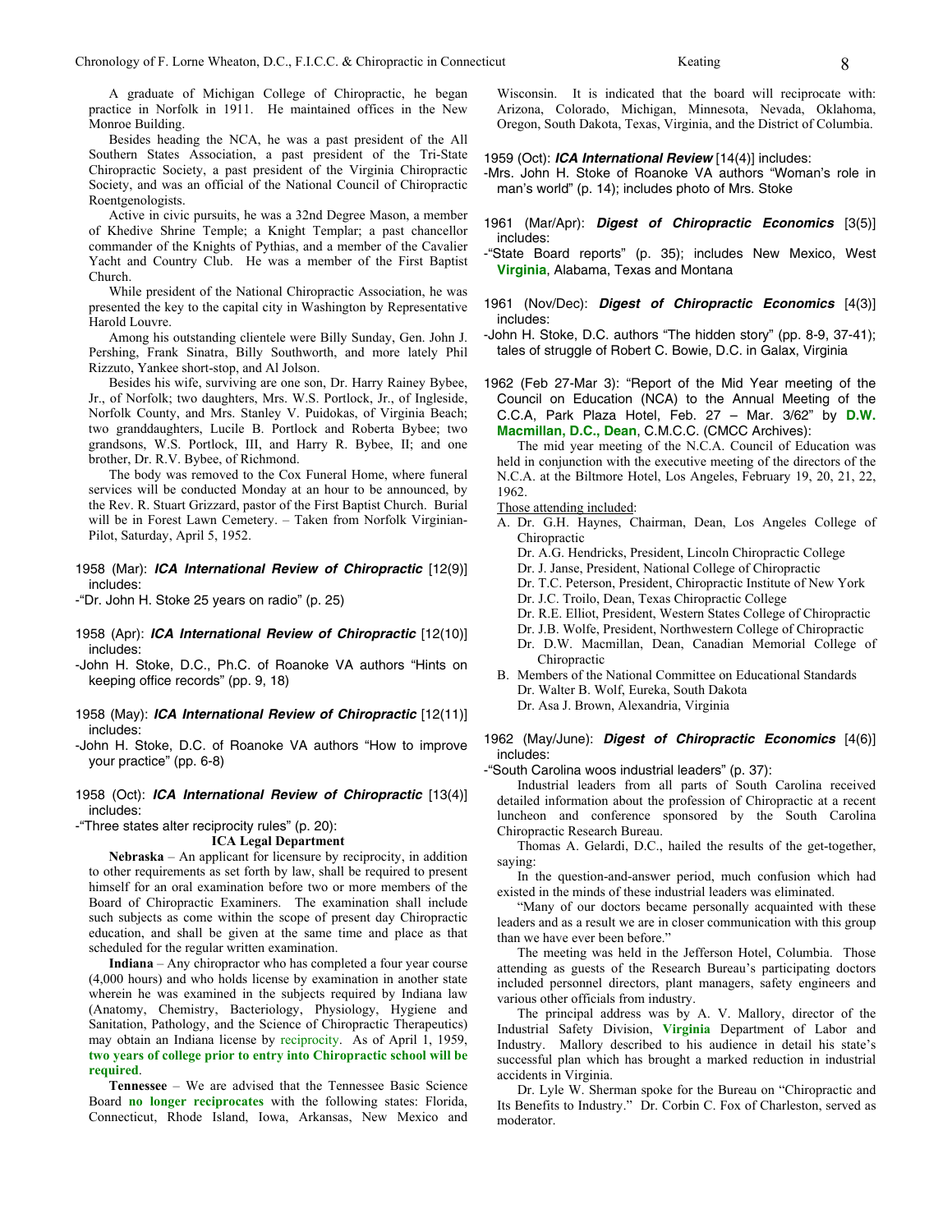"Obviously, we feel very pleased that we had such an outstanding speaker for this important segment of our population," Dr. Gelardi said. "While this is only one phase of our continuing program, we considered it a most beneficial meeting and fully intend to build our communication system to this group as the months roll past."

 After consultation with Raymond Fels Associates, the Bureau arranged the conference to make first-hand and effective contact with the industrialists and it believes the experience gained and the friendships developed are extremely valuable.

 Similar projects for other special audiences are planned for the future.

#### 1963: **Ralph J. Martin** (1986) writes:

 In 1963 when the **ACA** delegate for Southern California vacated his position, and the **NCA** requested candidates for a special election, I ran for the position and won. At this time there was a lot of talk about amalgamation of the 'straight' **ICA** and the **NCA** 'liberal' into one new organization, the **ACA**. Delegates Dr Asa Brown in Virginia and Dr Ruth Mandell in Maryland got wind of the fact that it was a sell-out to the **ICA**, and contacted me by phone. As soon as this information was confirmed I contacted all the Western states delegates by phone, and we set up a meeting in Reno, Nevada, the most central point for all of us. Flying to Reno I jotted down notes for an agenda for the meeting. As soon as we all got together at the designated hotel in the evening, we set to work on the agenda, and continued in session all night, and broke up at 6:30 the next morning. We met in Denver a few days later with nearly all the delegates, and hammered out strategy for the House of Delegates' official meeting the next morning.

 When the House of Delegates meeting convened, a motion was made and passed to go into a session of a Committee of the Whole. This was done, and the House of Delegates remained in the Committee of the Whole for nearly four days while we completely rewrote the new by-laws which had been prepared by the **ICA**-**NCA** negotiators. During this time, when we were not in official meetings, we kept all the delegates in closed caucus sessions. As a result, the actions of the Committee of the Whole were passed officially by a resounding majority, and the sell-out had been thwarted.

#### 1965 (July/Aug): **Digest of Chiropractic Economics** [8(1)] includes:

-Paul Smallie, D.C. authors "World-Wide Reports" (pp. 4-7); includes:

#### VIRGINIA

 Dr. John H. Stoke, Roanoke, Virginia, is celebrating his 45th year in chiropractic. Author of several fine books, and of the monthly "Abundant Living," Dr. Stoke is an example of those in the profession who think, first, of what they can give to the profession to improve it. Because of such men as John Stoke, chiropractic is the high quality caliber of profession that it is.

-A.A. Adams, D.C. authors "American Chiropractic Association 1965 convention" (p. 26); includes photograph:



Front row, left to right: Governor, District 4, Dr. Ed Kimmel, New York City – Governor, District 7, Dr. C.L. Hightower, California – President Elect, Dr. George Poe, New Jersey – President, Dr. A.A. Adams, Washington – Past President, Dr. E.A. Berner, New York –

President of Council of State Delegates, Dr. S.C. Birdsley Salt Lake City.

Back Row: Governor, District 2, Dr. Van Mericas, Michigan – Chairman of ACA Board of Governors, Dr. O.B. Inman, Jr., Atlanta – House of Delegates rep. To FACE, Dr. Ralph Martin, California and Dr. Ralph Schmidt, Oregon – Governor, District 1, Dr. Garth Atwood, Idaho – Governor, District 6, Dr. Devere Biser, Texas – Governor, District 3, Dr. A.J. Brown, Virginia and Vice President of FACE, Dr. W.A. Watkinson, Rhode Island.

#### 1967 (Aug): **ACA Journal of Chiropractic** [4(8)] includes:

-"The convention report" (pp. 24-6); **FACE becomes FCER**; includes:

#### **Foundation Board and Officers**

 A change was made in the name of the former Foundation for Accredited Chiropractic Education. From now on, it is to be known as the Foundation for Chiropractic Education and Research. Elected to serve the new foundation are: Dr. Leo E. Wunsch, II, president, Denver, Colorado; Dr. Wm. A. Watkinson, vice-president, Newport, Rhode Island; and Dr. A.M. Schierholz, secretary-treasurer, Ames, Iowa. Representing the House of Delegates are Dr. Ralph Martin, Sierra Madre, California, and Dr. John A. Davidson, Springfield, Illinois. Dr. Asa Brown, Alexandria, Virginia, and Dr. C. Lee Hightower, Fremont, California, will serve as representatives of the ACA Board of Governors…

- 1967 (Nov 11-12): pamphlet for American Academy of Psychotherapists, whose 12th annual conference is held at Warrenton VA; speakers will include Edwin H. **Kimmel**, D.C., member of the "American Council of Chiropractic Psychotherapy" (in my CINY files)
- 1967 (Nov/Dec): **Digest of Chiropractic Economics** [10(3)] includes:
- -"Dr. E. Kimmel on physiotherapy program in Va." (p. 59); includes **photo** of **Kimmel** and:



 Dr. Edwin H. Kimmel, a member of the ACA Board of Governors, appeared on the educational program of the American Academy of Psychotherapists at the 12th annual conference on November 11-12 at Warrenton, Virginia.

 Dr. Kimmel, who is also a member of the ACA Council on Mental Health and the New York Academy of Sciences, discussed "Chiropractic Healing" and participated in the panel discussions. A number of prominent educators, philosophers and practitioners also appeared on the two-day seminar.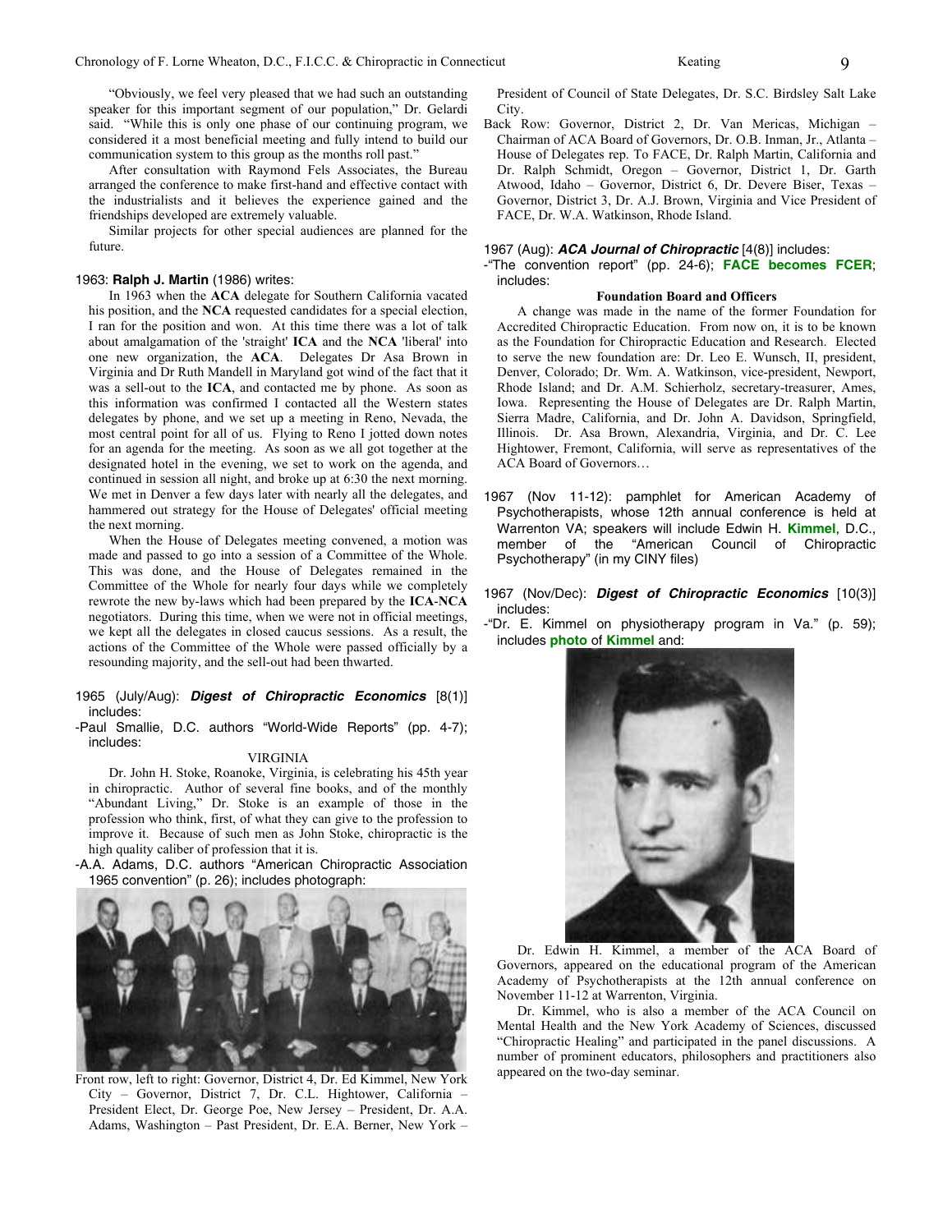- 1975 (Apr 15-17): "Minutes of Annual Meeting of Board of Directors of the National Chiropractic Mutual Insurance Company," Des Moines (NCMIC Archives):
- -Wunsch reports on National Conferences on malpractice insurance in Dallas & Arlington VA
- -"National Conference on Medical Malpractice" (report on NCMIC stationery):

 March 20-21 Arlington, Virginia sponsored by American Group Practice Association and James F. Hastings, U.S. Representative from New York…

#### 1975 (Dec): **Mid-Atlantic Journal of Chiropractic** [2(3)], edited by William S. Rehm, D.C., includes:

- -"Gordon D. Heuser, D.C., Logan alumnus of Colorado Springs CO authors "The past, present and future of chiropractic (Part One)" (pp. 66-7, 84), which was an address to the Chiropractic Society of Virginia on 26 September 1975
- 1977 (May/June): **Digest of Chiropractic Economics** [19(6)] includes:

-"Suit names ACA, others" (p. 6):

 A group of Virginia and West Virginia chiropractors have filed a multimillion dollar suit against the American Chiropractic Association and the Virginia Chiropractors Association alleging that adopted peer review standards violate the Sherman and Clayton antitrust acts by combining to "fix prices and restrain fair trade." Also named in the suit are several insurance companies and individuals.

 The action was filed on April 4, 1977, in the U.S. Court for the Western District of Virginia.

1979 (Sept/Oct): **Digest of Chiropractic Economics** [22(2] includes:

-John C. Willis MA, DC, future editor of Chiropractic History, authors "Chiropractic education in Virginia: a personal narrative." (pp. 28, 116)

## 1981 (July): **ACA Journal of Chiropractic** [18(7)] includes:

-"FCLB appoints Dr. James Walker to CCE" (p. 17):

 The Federation of Chiropractic Licensing Boards (FCLB) appointed Dr. James Walker of Charlotesville, Virginia to the Council of Chiropractic Education Board of Directors, and its Commission on Accreditation (COA). Dr. Walker, who graduated from Southern Illinois University, and Lincoln Chiropractic College in 1964, has practiced in Charlottesville for 17 years. He has been active in both civic and professional organizations.

#### 1988 (Spr): **Success Express** [12(1)] includes:

-Kent S. Greenawalt authors "From the Editor…" (p. 2); includes sketch of new facility in Roanoke VA (p. 2): PHOTOGRAPH

Dear Doctor:

 Greetings from Virginia! The above sketch is of our new facility her e in Roanoke. Our relocation is complete!

 You may receive this SUCCESS EXPRESS postmarked from Dubuque, Iowa; please do not let that confuse you about where we are. Foot Levelers, Inc. has relocated to Virginia, but the company which prints and mails our SUCCESS EXPRESS is still in Dubuque…

#### 1991 (June 28): "ACA Convention Report" prepared by Linda L. Zange DC, Illinois state delegate to ACA (FLI Archives); includes:

**ELECTIONS**:

 The House of Delegates re-elected Charles F. Downing, D.C., San Antonio, TX, as ACA President and elected John C. Pammer, D.C., N. Catasauqua, PA, as ACA Vice-President. The House also reelected George B. McClelland, D.C., Christiansburg, VA to the Board of Trustees of FCER.

#### 1991 (Sept): **ACA Journal of Chiropractic** [28(9)] includes:

-"In memoriam: Dr. Carll B. Miller, a founder of the Council on Nutrition" (p. 61):



 The chiropractic community mourns the death of Carl B. Miller, D.C., of Front Royal, Va., on July 10, 1991.

 Dr. Miller was born in Jersey City, N.J. on Dec. 10, 1915. He was a graduate of Eastern Chiropractic College [sic] of New York, and completed his postgraduate work at Palmer College of Chiropractic in Davenport, Iowa, and the National College of Chiropractic in Lombard, Ill.

 After serving in World War II, where he received three battle stars, Dr. Miller returned home to Front Royal and operated a practice. As president of the Virginia Chiropractic Association, Dr. Miller helped push across legislation granting chiropractors in the